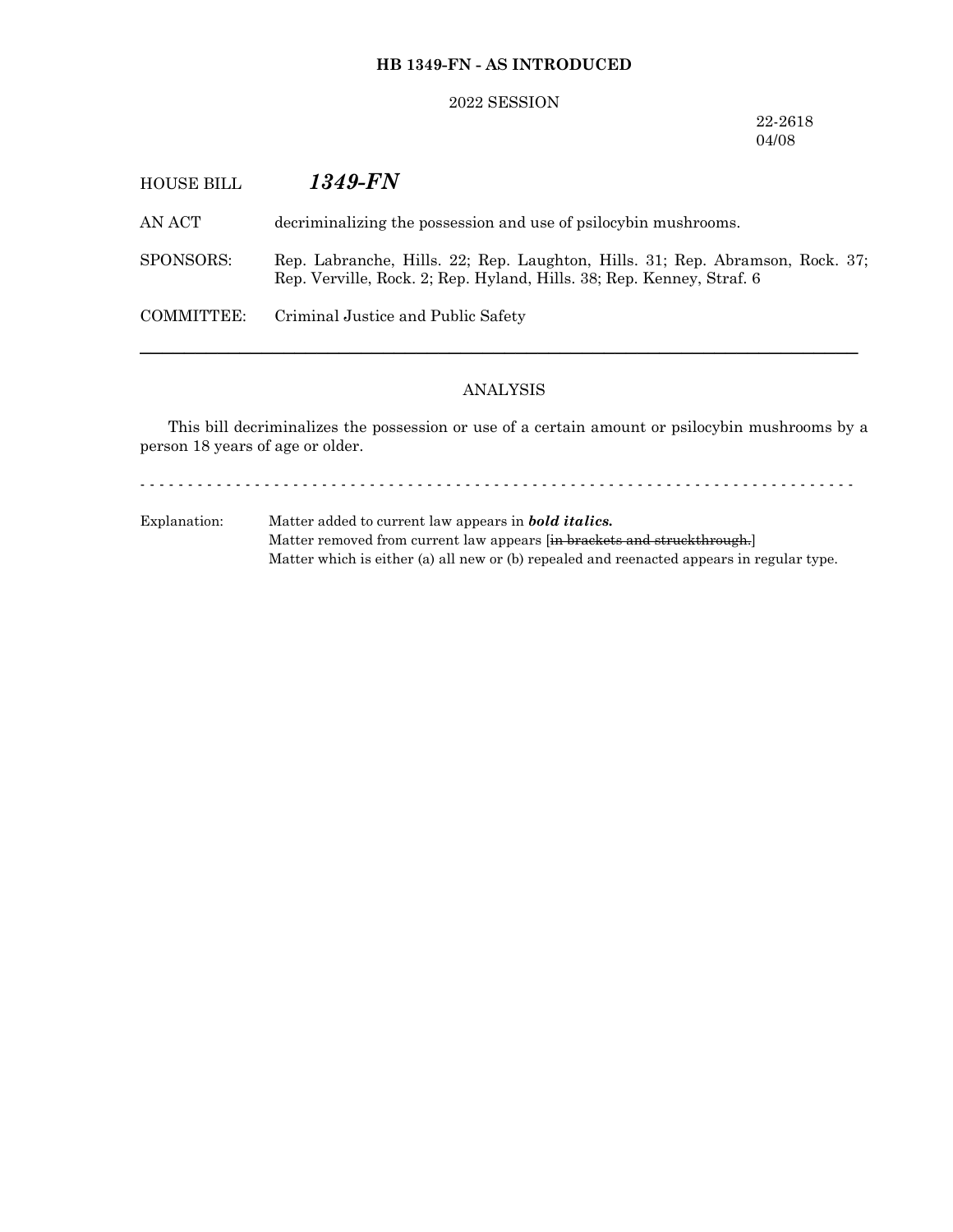#### **HB 1349-FN - AS INTRODUCED**

#### STATE OF NEW HAMPSHIRE

#### *In the Year of Our Lord Two Thousand Twenty Two*

1

AN ACT decriminalizing the possession and use of psilocybin mushrooms.

*Be it Enacted by the Senate and House of Representatives in General Court convened:*

1 Delinquent Children; Definitions. Amend RSA 169-B:2, IV to read as follows:

IV. "Delinquent" means a person who has committed an offense before reaching the age of 18 years which would be a felony or misdemeanor under the criminal code of this state if committed by an adult, or which is a violation of RSA 318-B:2-c, II or III, *or RSA 318-B:2-f,* and is expressly found to be in need of counseling, supervision, treatment, or rehabilitation as a consequence thereof. No person under 13 years of age shall be subject to proceedings under this chapter unless such person has committed a violent crime as defined in RSA 169-B:35-a, I(c). This provision shall not be construed to limit the filing of a petition for any minor child under RSA 169-D. 2 3 4 5 6 7 8

2 Motor Vehicles; Alcohol or Drug Impairment; Psilocybin Mushrooms. Amend RSA 265-A:43 to read as follows: 9 10

265-A:43 Possession of Drugs. Any person who drives on any way a vehicle while knowingly having in his or her possession or in any part of the vehicle a controlled drug or controlled drug analog in violation of the provisions of RSA 318-B shall be guilty of a misdemeanor, and his or her license shall be revoked or his or her right to drive denied for a period of 60 days and at the discretion of the court for a period not to exceed 2 years. This section shall not apply to the possession of marijuana or hashish as provided in RSA 318-B:2-c, or a personal-use amount of a regulated marijuana-infused product as defined in RSA 318-B:2-c, I(b)*, or possession or use of psilocybin mushrooms as provided in RSA 318-B:2-f*. 11 12 13 14 15 16 17 18

3 New Section; Controlled Drug Act; Psilocybin Mushrooms. Amend RSA 318-B by inserting after section 2-e the following new section: 19 20

318-B:2-f Psilocybin Mushrooms. 21

I. In this section: "psilocybin mushroom" means a fungus, such as genus Psilocybe, containing hallucinogenic alkaloids such as psilocybin. 22 23

24

II. Any person under 18 years of age who knowingly possesses 12 grams or less of psilocybin mushrooms shall be guilty of a violation, and subject to the penalties provided in paragraph IV(b). 25

III. Any person 18 years of age or older who knowingly possesses 12 grams or less of psilocybin mushrooms shall be guilty of a violation, and subject to the penalties provided in paragraph IV(a). 26 27 28

IV.(a) Except as provided in this paragraph, any person 18 years of age or older who is convicted of violating paragraph III shall be subject to a fine of \$100 for a first or second offense 29 30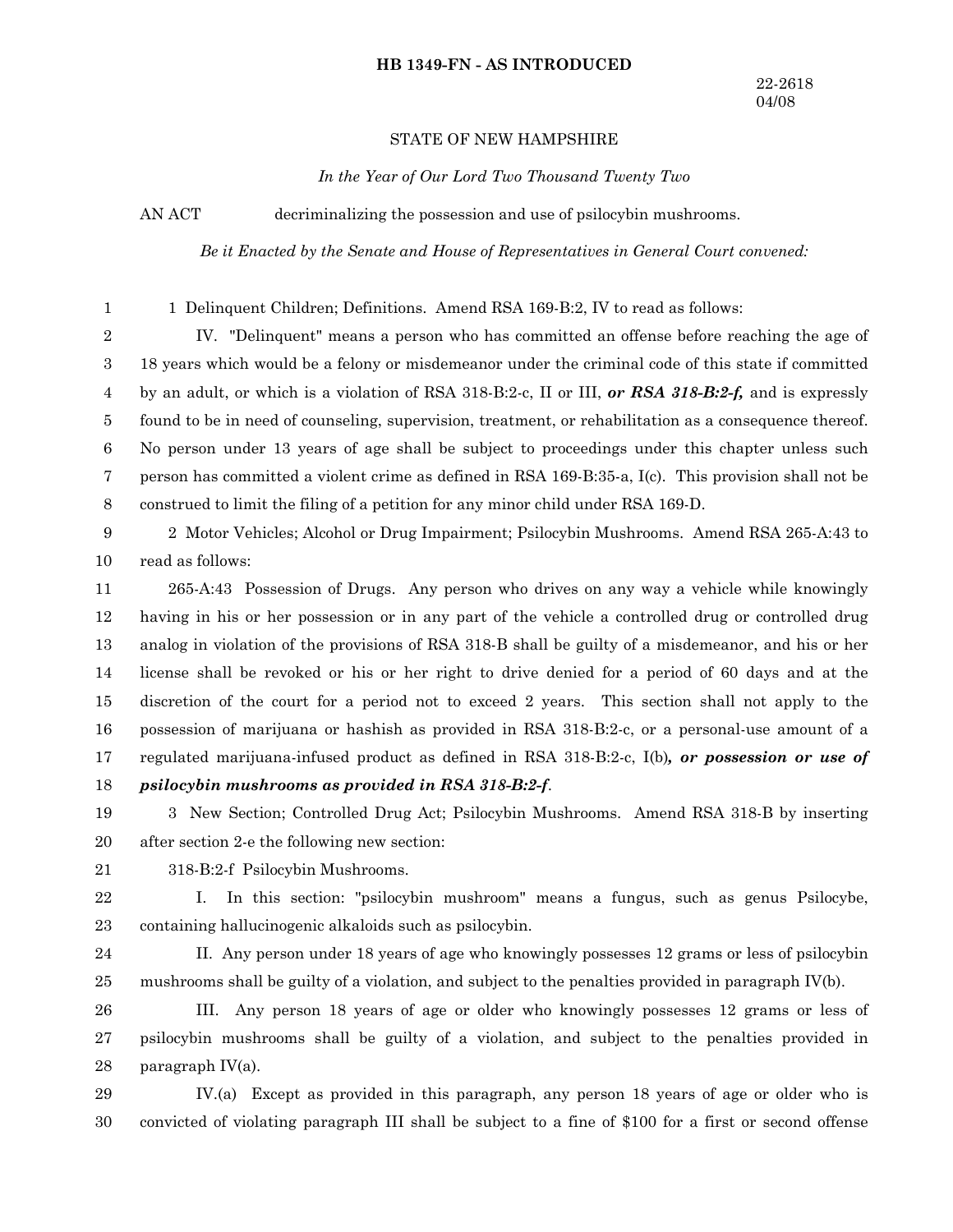#### **HB 1349-FN - AS INTRODUCED - Page 2 -**

under this paragraph, or a fine of up to \$300 for any subsequent offense. A court shall waive the fine for a single conviction within a 3-year period upon proof that person has completed a substance abuse assessment by a licensed drug and alcohol counselor within 60 days of the conviction. A person who intends to seek an assessment in lieu of the fine shall notify the court, which shall schedule the matter for review after 180 days. Should proof of completion of an assessment be filed by or before that time, the court shall vacate the fine without a hearing unless requested by a party. (b) Any person under 18 years of age who is convicted of violating paragraph II shall forfeit the psilocybin mushrooms to the state and shall be subject to a delinquency petition under RSA 169-B:6. V.(a) Except as provided in this section, no person shall be subject to arrest for a violation of this section and shall be released provided the law enforcement officer does not have lawful grounds for arrest for a different offense. (b) Nothing in this section shall be construed to prohibit a law enforcement agency from investigating or charging a person for a violation of RSA 265-A. (c) Nothing in this section shall be construed to prohibit any police officer from taking into custody any minor who is found violating this section. (d) Any person in possession of an identification card, license, or other form of identification issued by the state or any state, country, city, or town, or any college or university, who fails to produce the same upon request of a police officer or who refuses to truthfully provide his or her name, address, and date of birth to a police officer who has informed the person that he or she has been found to be in possession of what appears to the officer to be 12 grams or less of psilocybin mushrooms may be arrested for a violation of this section. VI. All fines imposed pursuant to this section shall be deposited into the alcohol abuse prevention and treatment fund established in RSA 176-A:1 and utilized for evidence-informed substance abuse prevention programs. VII.(a) No record that includes personally identifiable information resulting from a violation of this section shall be made accessible to the public, federal agencies, or agencies from other states or countries. (b) Every state, county, or local law enforcement agency that collects and reports data for the Federal Bureau of Investigation Uniform Crime Reporting Program shall collect data on the number of violations of this section. The data collected pursuant to this paragraph shall be available 1 2 3 4 5 6 7 8 9 10 11 12 13 14 15 16 17 18 19 20 21 22 23 24 25 26 27 28 29 30 31

to the public. A law enforcement agency may update the data annually and may make this data available on the agency's public Internet website. 32 33

4 Controlled Drug Act; Plea by Mail. Amend RSA 318-B:2-d to read as follows: 34

318-B:2-d Plea by Mail. 35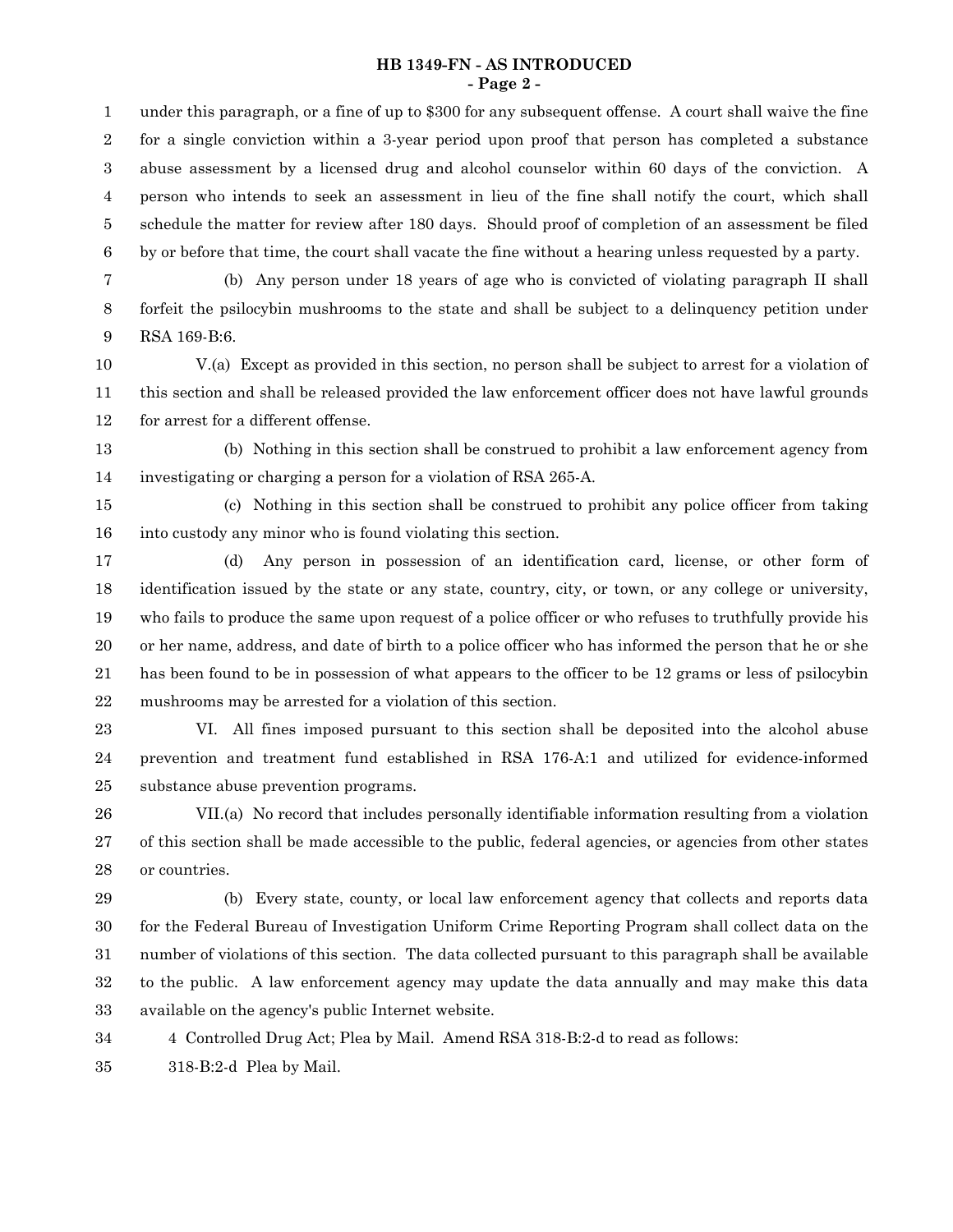### **HB 1349-FN - AS INTRODUCED - Page 3 -**

| 1              | I. Any person 18 years of age or older who is charged with a violation of RSA 318-B:2-c, $\overline{H}$ ,                        |
|----------------|----------------------------------------------------------------------------------------------------------------------------------|
| 2              | H <sub>1</sub> , or IV II-IV or RSA 318-B:2-f may enter a plea of guilty, nolo contendere, or not guilty, by mail                |
| 3              | in a circuit court, district division.                                                                                           |
| 4              | II. Such defendant shall receive, in addition to the summons, a fine notice entitled "Notice of                                  |
| 5              | Fine" which shall contain the amount of the fine for a violation of RSA 318-B:2-c, $\overline{H}$ , $\overline{H}$ , or IV II-IV |
| $\,6$          | or RSA 318-B:2-f. A defendant who is issued a summons and notice of fine and who wishes to plead                                 |
| 7              | guilty or nolo contendere shall enter his or her plea on the summons and return it with payment of                               |
| $8\phantom{1}$ | the fine within 30 days of the date of the summons. Payment by credit card may be accepted in lieu                               |
| 9              | of cash payment.                                                                                                                 |
| 10             | III. If the defendant wishes to enter a plea of not guilty, he or she shall enter such plea on                                   |
| 11             | the summons and return it within 30 days of the date of the summons. The circuit court, district                                 |
| 12             | division shall schedule a trial.                                                                                                 |
| 13             | IV. Whenever a defendant willfully fails to pay a fine in connection with a conviction for a                                     |
| 14             | violation of RSA 318-B:2-c, $\overline{[H, HI, or IV]}$ <i>II-IV or RSA 318-B:2-f</i> or payment of such fine cannot be          |
| $15\,$         | collected, the defendant shall be defaulted and the court may impose an additional fine of \$100.                                |
| 16             | New Paragraph; Controlled Drug Act; Penalties; Psilocybin Mushrooms. Amend RSA 318-<br>5                                         |
| 17             | B:26, II by inserting after paragraph (e) the following new paragraph:                                                           |
| 18             | (f) In the case of 12 grams or less of psilocybin mushrooms, the person shall be guilty of                                       |
| 19             | a violation pursuant to RSA 318-B:2-f.                                                                                           |
| 20             | 6 Controlled Drug Act; Penalties. Amend RSA 318-B:26, III(a) to read as follows:                                                 |
| 21             | (a) Except as provided in RSA 318-B:2-c or RSA 318-B:2-f, controls any premises or                                               |
| 22             | vehicle where he or she knows a controlled drug or its analog is illegally kept or deposited;                                    |
| 23             | 7 Controlled Drug Act; Penalties. Amend RSA 318-B:26, XIII to read as follows:                                                   |
| 24             | XIII. Any person who violates any provision of this chapter shall be fined a minimum of                                          |
| 25             | \$350 for a first offense and \$500 for a second or subsequent offense, except that any person who                               |
| 26             | violates the provisions of RSA 318-B:26, $II(c)$ or RSA 318-B:26, $II(d)$ shall be fined \$350.<br>This                          |
| 27             | paragraph shall not apply to violations of RSA 318-B:2-c or RSA 318-B:2-f.                                                       |
| 28             | 8 Controlled Drug Act; Prior Offenses. Amend RSA 318-B:27 to read as follows:                                                    |
| 29             | 318-B:27 Prior Offenses. In the case of any person charged with a violation of any provision of                                  |
| 30             | this chapter or RSA 318-D, who has previously been convicted of a misdemeanor or felony level                                    |
| $31\,$         | violation of the laws of the United States or any state, territory or the District of Columbia relating                          |
| 32             | to controlled drugs as defined in this chapter, such previous conviction shall be deemed a prior                                 |
| 33             | offense. A prior conviction for a violation level offense shall not be deemed a prior offense, except as                         |
| 34             | provided in RSA 318-B:2-c, $V(a)$ or RSA 318-B:2-f.                                                                              |
| $35\,$         | 9 Effective Date. This act shall take effect 60 days after its passage.                                                          |
|                |                                                                                                                                  |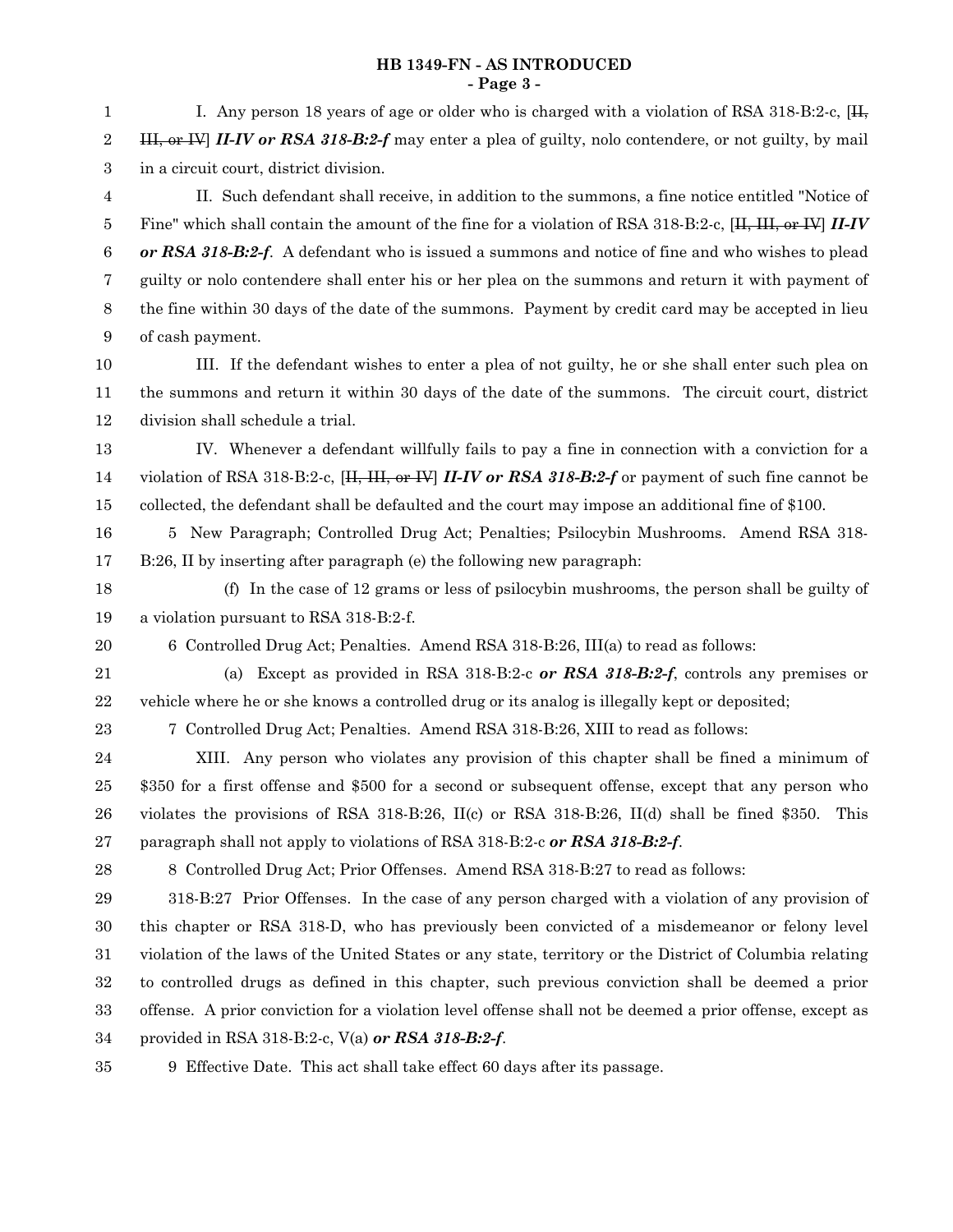LBA 22-2618 Redraft 11/3/21

# **HB 1349-FN- FISCAL NOTE AS INTRODUCED**

AN ACT decriminalizing the possession and use of psilocybin mushrooms.

| FISCAL IMPACT: [X] State | [X] County | [ ] Local | [ ] None |
|--------------------------|------------|-----------|----------|
|                          |            |           |          |

|                        | <b>Estimated Increase / (Decrease)</b>                                                              |                            |                            |                            |
|------------------------|-----------------------------------------------------------------------------------------------------|----------------------------|----------------------------|----------------------------|
| <b>STATE:</b>          | FY 2022                                                                                             | FY 2023                    | FY 2024                    | FY 2025                    |
| Appropriation          | \$0                                                                                                 | \$0                        | \$0                        | \$0                        |
| Revenue                | \$0                                                                                                 | Indeterminable<br>Increase | Indeterminable<br>Increase | Indeterminable<br>Increase |
| <b>Expenditures</b>    | \$0                                                                                                 | Indeterminable             | Indeterminable             | Indeterminable             |
| <b>Funding Source:</b> | ] Education<br>Highway<br>[X] General<br>Abuse Prevention and Treatment Fund & Plea by Mail Revenue |                            | [X] Other - Alcohol        |                            |

## **COUNTY:**

| Revenue      | \$0 | \$0            | ው ሰ<br>ক্য     | ሰሰ<br>-চা      |
|--------------|-----|----------------|----------------|----------------|
| Expenditures | \$0 | Indeterminable | Indeterminable | Indeterminable |

## **METHODOLOGY:**

This bill contains penalties that may have an impact on the New Hampshire judicial and correctional systems. There is no method to determine how many charges or how many fewer charges would be brought as a result of the changes contained in this bill to determine the fiscal impact on expenditures. However, the entities impacted have provided the potential costs associated with these penalties below.

| Judicial Council                   | FY 2022                                         | FY 2023                                         |  |
|------------------------------------|-------------------------------------------------|-------------------------------------------------|--|
| Public Defender Program            | Has contract with State to<br>provide services. | Has contract with State to<br>provide services. |  |
| Contract Attorney – Felony         | \$825/Case                                      | \$825/Case                                      |  |
| Contract Attorney -<br>Misdemeanor | $$300/C$ ase                                    | $$300/C$ ase                                    |  |
| Assigned Counsel – Felony          | \$60/Hour up to \$4,100                         | \$60/Hour up to \$4,100                         |  |
| Assigned Counsel -<br>Misdemeanor  | \$60/Hour up to \$1,400                         | \$60/Hour up to \$1,400                         |  |

It should be noted that a person needs to be found indigent and have the potential of being incarcerated to be eligible for indigent defense services. Historically, approximately 85% of the indigent defense caseload has been handled by the public defender program, with the remaining cases going to contract attorneys (14%) or assigned counsel (1%). Beginning in March of 2021, the public defender program has had to close intake to new cases due to excessive caseloads. Due to these closures, the contract and assigned counsel program have had to absorb significantly more cases. The system is experiencing significant delays in appointing counsel and the costs of representation have increased due to travel time and multiple appointments.